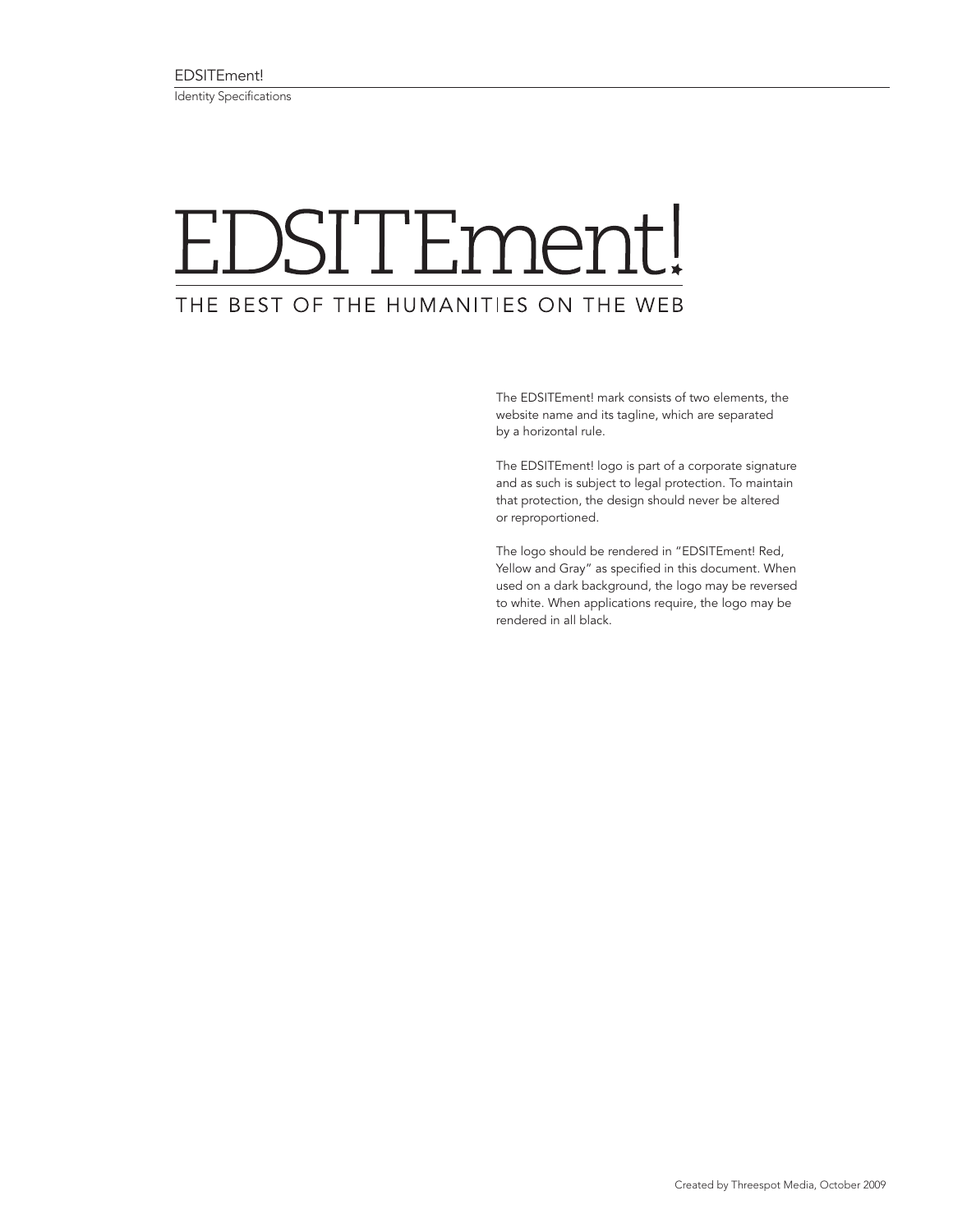EDSITEment! Identity Specifications

Proportions/Scale Black/White



The logo and its corresponding tagline should be reproduced in this proportion (scale as a whole). When logo is featured at extremely small sizes, the tagline may be used separately from the the logo, but must remain in one line.

## EDSITEment!

EDSITEment!

EDSITEment!

## EDSITEment!

## EDSITEment!

EDSITEment!





)SITEment!





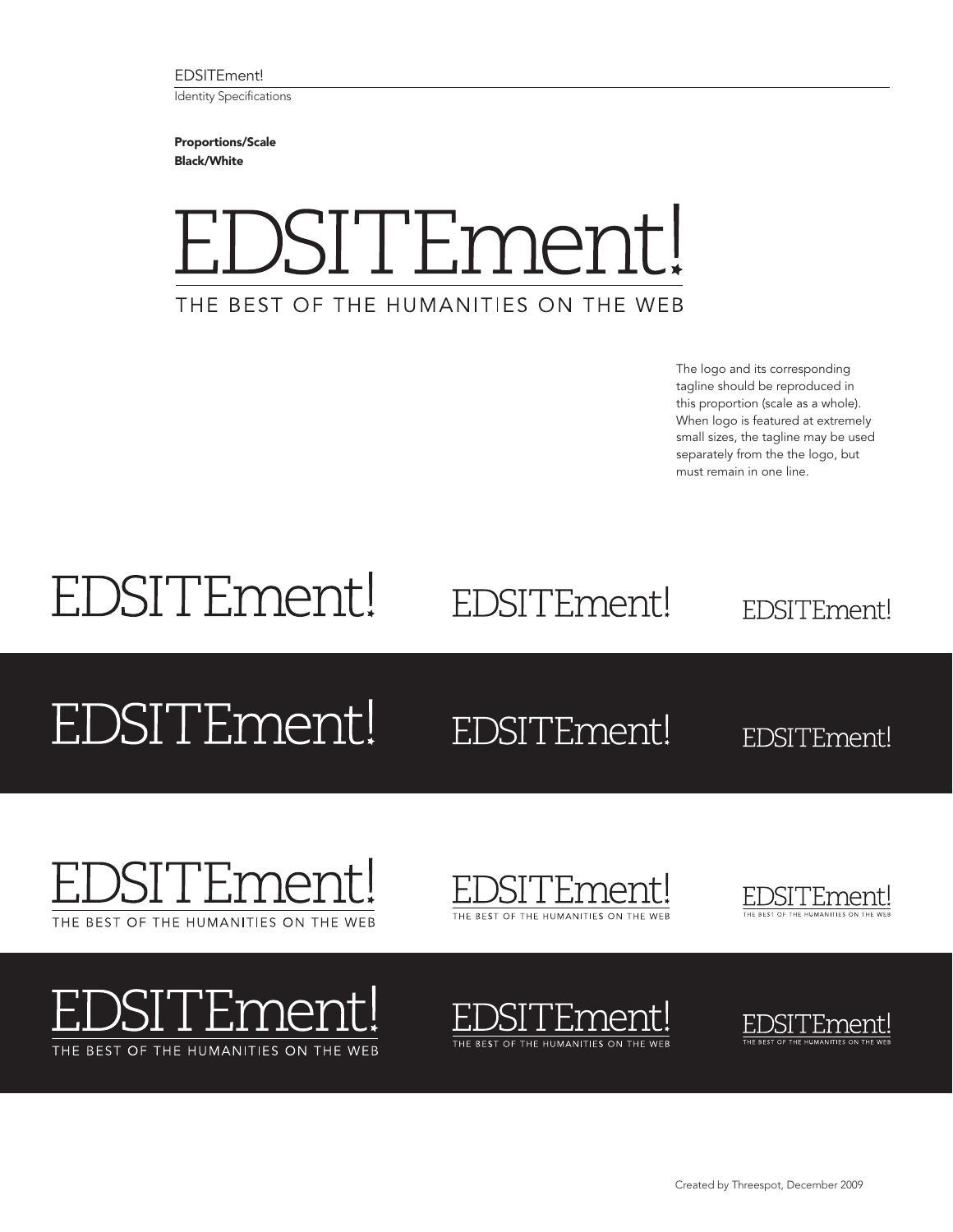EDSITEment!

Identity Specifications

Incorrect Logo Usage



Color of logo should not vary from what has been highlighted in this document.



Typeface used for tagline should never change.



Logo should never be used on a complex or busy background.

The Best of the Best of the Best of the Best of the Best of the Websterly

Logo should never be stacked.



Logo typeface and case should never change.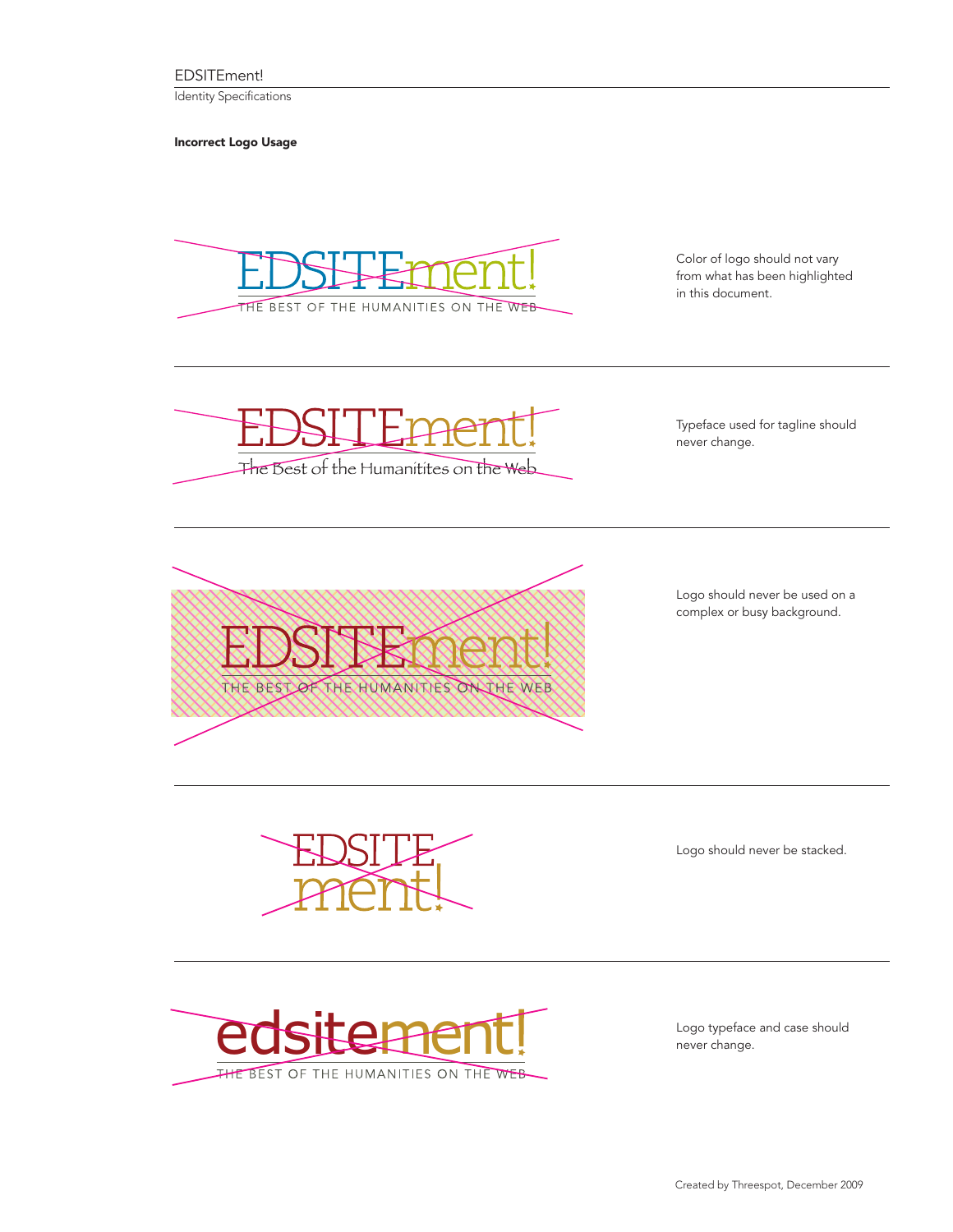Identity Specifications

Print Reproduction



| Offset Colors     |                                                               |  |
|-------------------|---------------------------------------------------------------|--|
|                   | EDSITEment! Red PMS 1807c<br>EDSITEment! Red PMS 1807uc       |  |
|                   | EDSITEment! Yellow PMS 7407c<br>EDSITEment! Yellow PMS 7407uc |  |
|                   | EDSITEment! Gray PMS 418c<br>EDSITEment! Gray PMS 418uc       |  |
| 4-c Process       |                                                               |  |
|                   | 25c/100m/100y/22k                                             |  |
|                   | 23c/39m/91y/2k                                                |  |
|                   | 62c/52m/62y/32k                                               |  |
| Web Colors        |                                                               |  |
|                   | #9c1d20                                                       |  |
|                   | #c29638                                                       |  |
|                   | #575850                                                       |  |
| <b>RGB Colors</b> |                                                               |  |
|                   | 156r/29g/32b                                                  |  |
|                   | 194r/150g/56b                                                 |  |
|                   | 87r/88g/80b                                                   |  |

Colors represented here will appear differently on screen and process printers. Pantone Matching System (PMS) numbers will ensure color accuracy in offset printing. CMYK, Web and RGB values are included for color matching across media.